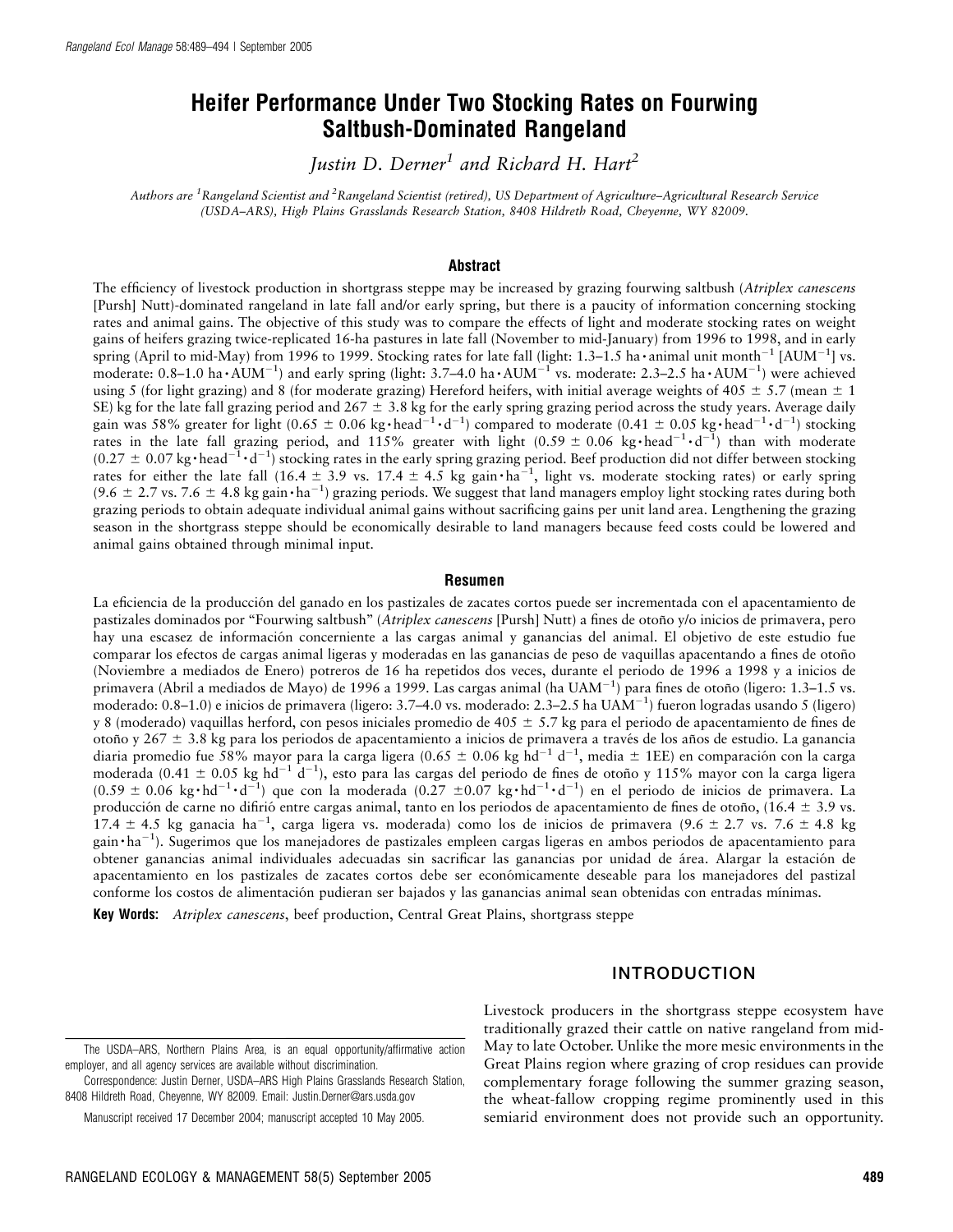Table 1. Descriptive parameters for late fall and early spring grazing periods under light (L) and moderate (M) stocking rates on fourwing saltbush (Atriplex canescens)-dominated rangeland.

| Parameter                                                  | Late Fall |      |                  |      |      |      |      | Early Spring |      |      |      |      |      |      |  |
|------------------------------------------------------------|-----------|------|------------------|------|------|------|------|--------------|------|------|------|------|------|------|--|
|                                                            | 1996      |      | 1997             |      | 1998 |      | 1996 |              | 1997 |      | 1998 |      | 1999 |      |  |
|                                                            |           | M    |                  | M    |      | M    |      | M            |      | М    |      | M    |      | M    |  |
| Grazing period (days)                                      | 70        |      | 84               |      | 82   |      | 45   |              | 43   |      | 41   |      | 49   |      |  |
| Head (no.)                                                 | 5         |      | 5                |      | 5    |      | 5    | 8            | 5    | 8    | 5    | 8    | 5    | 8    |  |
| Entry weight (kg)                                          | 405       | 408  | 409              | 398  | 402  | 408  | 256  | 244          | 276  | 287  | 295  | 287  | 247  | 245  |  |
| <b>AUE</b>                                                 | 0.9       |      | 0.9              |      | 0.9  |      | 0.55 |              | 0.6  |      | 0.6  |      | 0.55 |      |  |
| Stocking rate (ha $\cdot$ AUM <sup>-1</sup> ) <sup>1</sup> | ۱.5       | 1.0  | $\overline{1.3}$ | 0.8  | 1.3  | 0.8  | 4.0  | 2.5          | 3.7  | 2.3  | 4.0  | 2.5  | 3.7  | 2.3  |  |
| Stocking density $(AUD \cdot ha^{-1})$                     | 19.7      | 31.5 | 23.6             | 37.8 | 23.1 | 36.9 | 7.7  | 12.4         | 8.1  | 12.9 | 7.7  | 12.3 | 8.4  | 13.5 |  |

 $1$ AVE indicates animal unit equivalent; AUM $^{-1}$ , animal units per month; AUD, animal unit day.

Therefore, most producers provide supplemental hay, energy, and protein feedstuffs to livestock from November until the next summer's grazing season. The efficiency of livestock production in shortgrass steppe may be increased by grazing fourwing saltbush (Atriplex canescens [Pursh] Nutt)-dominated rangeland in late fall and/or early spring. This saltbush-dominated rangeland would be deferred during the traditional summer grazing season to extend the grazing season and provide opportunities for additional animal gain via grazing. A problem with the use of saltbush-dominated rangeland in late fall and early spring in the shortgrass steppe is the paucity of information concerning stocking rates and animal gains.

Fourwing saltbush is adapted to semiarid conditions and produces palatable, digestible, high-protein forage (Rumbaugh et al. 1982; Otsyina et al. 1984; Cordova and Wallace 1985; Otsyina and McKell 1986; Garza and Fulbright 1988; Ueckert et al. 1990). Fourwing saltbush plants typically begin rapid growth in May, flower during June, and complete seed set by the end of August. Trlica et al. (1977) determined that the most detrimental period for defoliating fourwing saltbush is near maturity (i.e., flower production) compared to defoliations at quiescence or during early or rapid growth. Furthermore, Buwai and Trlica (1977) demonstrated that moderate defoliations (i.e., 60% removal of current year's growth) at rapid growth, seed set, and quiescence stimulated twig growth, but heavy defoliations (i.e., 90% removal) could kill plants. These authors did suggest, however, that use of fourwing saltbush in either early spring or late fall may not affect plants.

Utilization of fourwing saltbush leaders by cattle is temporally variable because the percentage of leaders grazed was 2 fold greater in January compared to April in a shortgrass steppe (Cibils et al. 2003a). It is currently unclear, however, if these temporal differences in utilization of fourwing saltbush leaders are translated to differences in animal performance when grazed in late fall or early spring. The objective of this study was to compare the effects of light and moderate stocking rates on weight gains of yearling heifers grazing rangeland dominated by fourwing saltbush during the late fall (November to mid-January) and early spring (April to mid-May) from 1996 to 1999. There is generally a negative response of productivity per animal with increases in stocking rate, but an increase in productivity per unit area with increasing stocking rate until scarcity of forage negatively influences animal intake (Bement 1969; Holechek et al. 1998). Therefore, we hypothesized that,

for both grazing periods, light stocking rates would result in greater individual animal weight gains, but that moderate stocking rates would result in greater gains per unit land area.

### MATERIALS AND METHODS

Our study site was on the US Department of Agriculture– Agricultural Research Station Central Plains Experimental Range, approximately 60 km northeast of Fort Collins, Colorado (lat  $40^{\circ}49'N$ , long  $107^{\circ}47'W$ ). We conducted our research on a floodplain area with Remmit (coarse-loamy, mixed, superactive mesic Ustic Haplocambids) and Edgar (fineloamy, mixed, superactive, mesic Haplocalcidic Haplustepts) soil series. Fourwing saltbush, blue grama (Bouteloua gracilis [H.B.K.] Lag. ex Griffiths), and western wheatgrass (*Pascopy*rum smithii [Rydb.] A. Love) are the dominant plant species at the site (Liang et al. 1989). Mean annual precipitation is 321 mm, and mean annual temperature is  $8.6^{\circ}$ C (Lauenroth and Sala 1992). Precipitation was above average in all 4 years of this study: 1996 (387 mm), 1997 (565 mm), 1998 (422 mm), and 1999 (557 mm).

Hereford heifers grazed twice-replicated 16-ha experimental pastures during each grazing period: early spring (April to mid-May, 45 days) for 4 years (1996–1999) and late fall (November to mid-January, 79 days) for 3 years (1996–1998) (Table 1). The shorter duration of grazing for the early spring grazing period is attributable to the transfer of animals from saltbushdominated pastures to shortgrass steppe pastures for summer grazing in mid-May. Grazing did not begin earlier than April 1 for the early spring period to reduce risks associated with extreme weather events (i.e., blizzards). The experimental pastures were fenced in summer 1996 and had a prior history of winter-season use at moderate stocking rates. Aerial photography in 1996 indicated that the density of fourwing saltbush across the experimental pastures was 1 646 plants ha<sup>-1</sup> (D. T. Booth, personal communication, October 2004). Fourwing saltbush plants in pastures adjacent to the study area with the same grazing history had a maximum crown diameter of 81 cm and an average height of 66 cm (Cibils et al. 2000).

Light (1.3-1.5 ha animal unit month<sup>-1</sup> [AUM<sup>-1</sup>]) and moderate (0.8–1.0 ha $\cdot$  AUM<sup>-1</sup>) stocking rates for the late fall grazing period were achieved using 5 (for light grazing) and 8 (for moderate grazing) randomly allocated Hereford long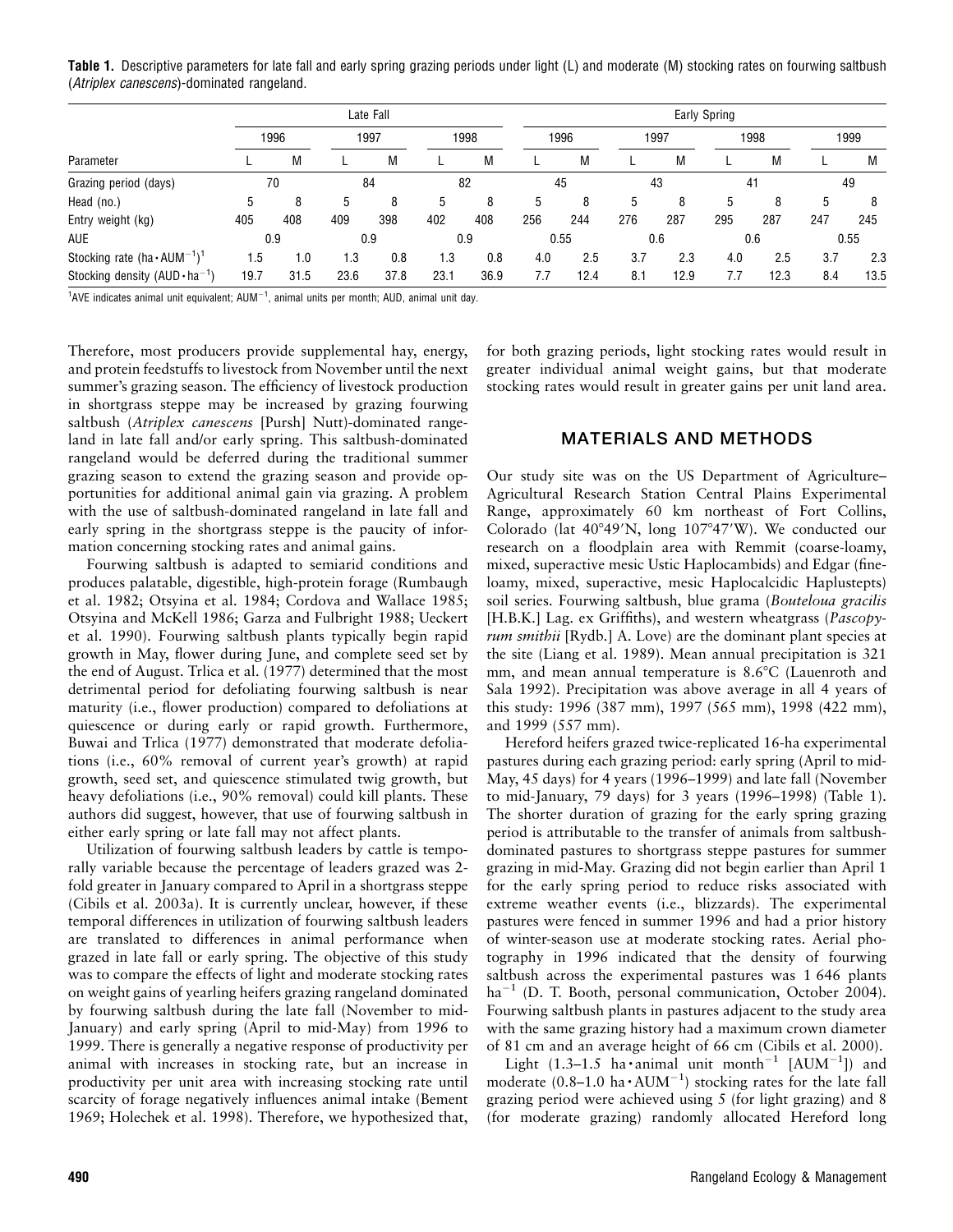yearling heifers with initial average weights of  $405 \pm 5.7$ (mean  $\pm$  1 SE) kg across the study years (Table 1). These stocking rates resulted in stocking densities of 19.7–23.6 animal unit days  $(AUD) \cdot ha^{-1}$  for the light stocking rate and 31.5–37.8 AUD $\cdot$ ha<sup>-1</sup> for the moderate stocking rate. For the early spring grazing period, 5 and 8 randomly allocated Hereford yearling heifers, with initial average weights of  $267 \pm 3.8$  kg across the study years were used to achieve light  $(3.7-4.0 \text{ ha} \cdot \text{AUM}^{-1})$  and moderate  $(2.3-2.5 \text{ ha} \cdot \text{AUM}^{-1})$ stocking rates, respectively (Table 1). Lower average entry weights of the Hereford heifers for the early spring grazing period is due to the younger age of these animals (approximately 12 months) compared to those grazing in late fall (approximately 18 months). The light stocking rate achieved a stocking density of 7.7-8.4 AUD $\cdot$ ha<sup>-1</sup> and the moderate stocking rate a stocking density of 12.3-13.5 AUD $\cdot$ ha<sup>-1</sup>. Although body condition scores for the Hereford heifers were not taken, all heifers were healthy in appearance and had received good nutrition prior to being placed on study pastures (M. M. Ashby, personal communication, October 2004). The stocking rate initially randomly assigned to each experimental pasture was used for the duration of this study. Pastures without fourwing saltbush were not included as controls in this study because of the difficulty in finding comparable pastures on floodplain areas with the same soil series that did not have fourwing saltbush.

Animals were fed prairie hay ad libitum only when snow covered the herbaceous vegetation. No protein supplement was fed during either grazing period. Animal gains of the heifers were determined by weighing individual animals at the beginning and end of each grazing season period. Beef production per ha (kg gain·ha<sup>-1</sup>) was determined by summing individual animal gains by treatment and replication for each grazing season period and dividing by the number of ha in the pasture.

Data were analyzed separately for each grazing period (late fall and early spring) because of different initial cattle weights and length of grazing periods. We used a 2-factor analysis of variance (ANOVA) with year and stocking rate (light or moderate) as the main factors. Means were separated by Duncan's multiple range test at the 0.05 level of probability.

#### RESULTS

Average daily gain (ADG, kg·head· $^{-1}$ ·d<sup>-1</sup>) of Hereford yearling heifers was 58% greater for light ( $F = 16.64$ , df = 1,  $P = 0.0003$  compared to moderate stocking rates in the late fall grazing period, and 115% greater with light  $(F = 49.72,$  $df = 1, P < 0.0001$  than with moderate stocking rates in the early spring grazing period over the duration of this study (Fig. 1). Observed ADG tended to be higher for the late fall than for the early spring grazing period, especially for the moderate stocking rate. Stocking rate did not interact with year to affect ADG. Year did affect ADG; 1997 data differed from the other years for both the late fall  $(F = 14.52, df = 2, P < 0.0001)$ and early spring ( $F = 61.68$ , df = 3,  $P < 0.0001$ ) grazing periods. For example, in 1997 ADG was approximately 2-fold greater across stocking rates for the late fall grazing period compared to the other years, which did not differ from one



**Figure 1.** Average daily gain (kg · head $^{-1} \cdot d^{-1}$ ) of yearling Hereford heifers in response to light and moderate stocking rates on 16-ha fourwing saltbush (Atriplex canescens)-dominated rangeland in late fall (November to mid-January, upper panel) and early spring (April to mid-May, lower panel) grazing periods from 1996 to 1999. Error bars are the standard error of the mean.

another (Fig. 2). Similarly, ADG across stocking rates in 1997 for the early spring grazing period was negative, whereas the other 3 years were comparable at 0.54 to 0.58 kg · head<sup>-1</sup> · day<sup>-1</sup>. Beef production, expressed as kg gain · ha<sup>-1</sup>, did not differ between stocking rates for either the late fall  $(16.4 \pm 3.9 \; [\text{mean} \pm 1 \; \text{SE}] \text{ vs. } 17.4 \pm 4.5 \text{ kg gain} \cdot \text{ha}^{-1}, \text{light}$ vs. moderate stocking rates,  $F = 0.03$ ,  $df = 1$ ,  $P = 0.8708$ ) or early spring (9.6  $\pm$  2.7 vs. 7.6  $\pm$  4.8 kg gain  $\cdot$  ha<sup>-1</sup>,  $F = 0.14$ ,  $df = 1$ ,  $P = 0.7254$ ) grazing period.

#### **DISCUSSION**

Individual gains of yearling Hereford heifers on fourwing saltbush-dominated rangeland were influenced by stocking rate for both the late fall (November to mid-January) and early spring (April to mid-May) grazing periods, but beef production was similar for both stocking rates in each of the grazing periods.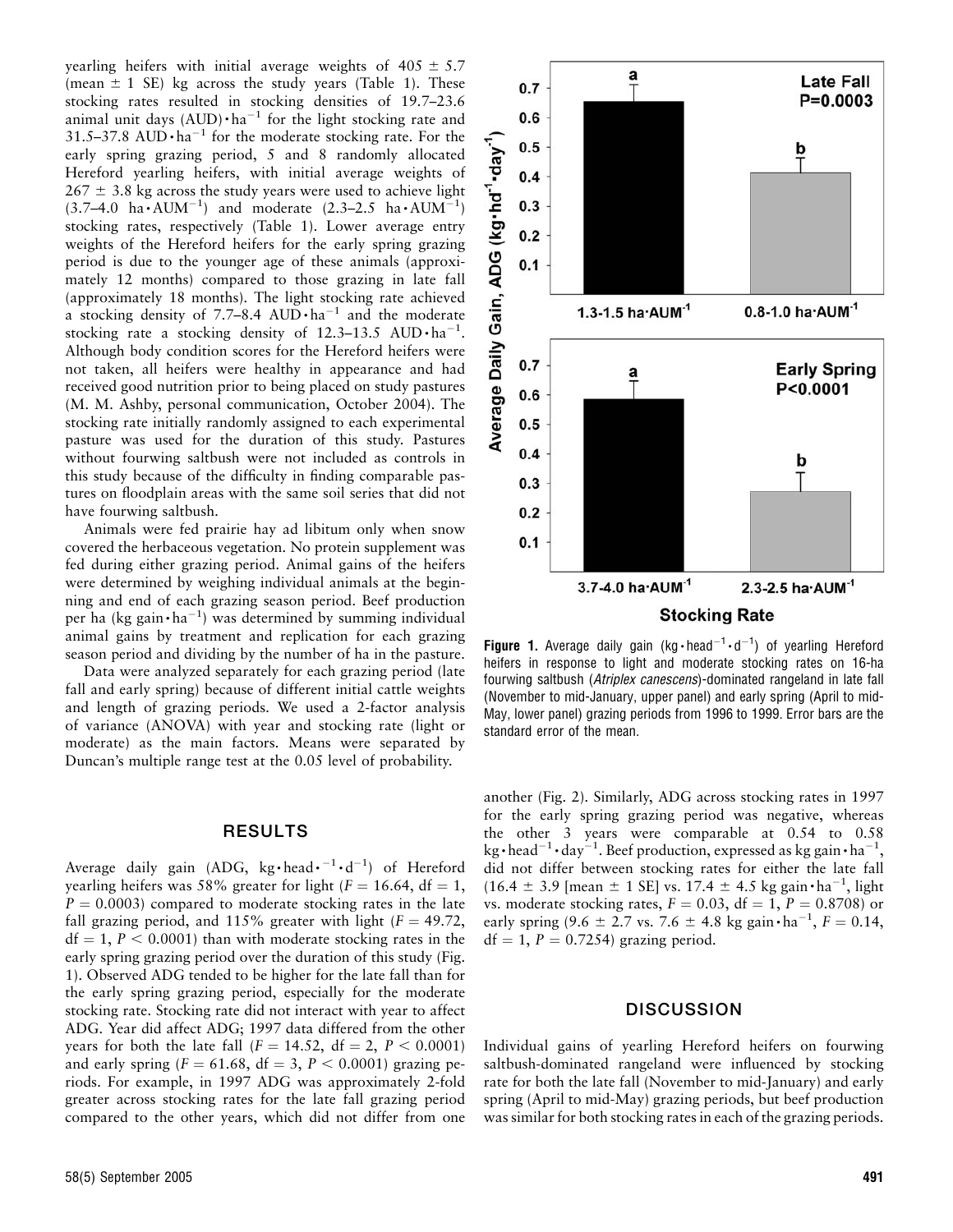

**Figure 2.** Average daily gain (kg · head<sup>-1</sup> · d<sup>-1</sup>) of yearling Hereford heifers by year for late fall (November to mid-January, upper panel) and early spring (April to mid-May, lower panel) grazing periods across light and moderate stocking rates on 16-ha fourwing saltbush (Atriplex canescens)-dominated rangeland. Error bars are the standard error of the mean.

We observed greater individual animal weight gains with light compared to moderate stocking rates for both of the grazing periods, supporting our hypothesis. The finding of similar beef production, or gain per ha, between the 2 stocking rates for each of the grazing periods did not support our hypothesis that moderate stocking rates would result in greater gains per unit land area. Collectively, these findings suggest that land managers in the shortgrass steppe can effectively extend their grazing season by utilizing fourwing saltbush-dominated rangeland both prior to and following the traditional summer grazing season using light stocking rates which enhance individual animal gains without sacrificing gains per unit land area.

Our finding that individual animals gained weight while grazing fourwing saltbush-dominated rangeland, both in the late fall and early spring, is consistent with the speculation of Boutouba et al. (1990) in which inclusion of fourwing saltbush in diets with low-quality grasses will be most beneficial during the dormant season. Additionally, Ueckert et al. (1990) demonstrated that ewes grazing a fourwing saltbush–bluestem mixture maintained weight whereas ewes grazing 'WW-Spar' bluestem (Bothriochloa ischaemum L.) monocultures lost 4.2 kg $\cdot$ head<sup>-1</sup> during 2 winter months. The maintenance or gain of weight by

animals grazing fourwing saltbush-dominated rangeland is likely attributable to the preference of fourwing saltbush plants by grazing animals, especially during periods when green herbaceous vegetation is absent (Cibils 1999), because fourwing saltbush was found in greater proportion in cattle diets than that on offer at both high (19%) and low (8%) levels of saltbush frequency (Shoop et al. 1985). Although fourwing saltbush has a high protein concentration (12–28%) (Rumbaugh et al. 1982; Garza and Fulbright 1988, Cibils 1999), and goats fed a diet containing 60% fourwing saltbush leaves retained more nitrogen than those fed a 30% ration (Boutouba et al. 1990), the increased utilization of fourwing saltbush may not fully account for the greater beef production, because the nutritional value of this plant is considerably overestimated by standard laboratory techniques (Ueckert et al. 1990). These authors speculated that fourwing saltbush forage contains plant secondary metabolites that may interfere with nitrogen retention (Robbins et al. 1987; Sanderson et al. 1987).

ADG trended higher for the late fall than for the early spring grazing period, especially for the moderate stocking rate. This is consistent with patterns of greater (2-fold) utilization of leaders on fourwing saltbush (Cibils et al. 2003a), as well as fourwing saltbush having a greater contribution to cattle diets (Cibils 1999) in late fall compared to the early spring grazing period. Differences in ADG between grazing periods may be attributable to heifers in the late fall grazing period having greater rumen maturity to efficiently utilize forage on offer because they were older (18 vs. 12 months) than heifers in the early spring grazing period. In addition, reduced gains in the early spring grazing period may be due to lower animal preference for fourwing saltbush plants, despite similar percent nitrogen in fourwing saltbush tissues across grazing periods (Cibils 1999), because most female shrubs shed almost all their utricles prior to early spring (Cibils 1999). Greater gains in the late fall than in the early spring grazing period occurred despite new growth of  $C_3$  grasses (e.g., western wheatgrass) and higher selectivity for grasses than for fourwing saltbush (Cibils 1999) in the spring, suggesting that the growth of this plant functional group was insufficient to produce animal gains or that the gains produced following initiation of growth in the spring did not compensate for poor animal performance when the heifers were consuming older accumulated herbaceous standing crop with lower dietary quality (6.2–7.2% crude protein, Shoop et al. 1978). The importance of weather influences may also impact animal performance more in the early spring grazing period as was illustrated by the heavy snowfall during the winter of 1997. This snowfall likely reduced availability of the herbaceous understory for the heifers and, as such, can be implicated in contributing to the decreased animal performance in the early spring 1997 grazing period.

Annual precipitation during all years of this study was slightly to well-above average. The much-above-average precipitation received in 1997 (565 mm) resulted in 34% greater forage production than long-term (1991–2004) values on adjacent upland shortgrass steppe pastures (1 033 vs. 769 kg $\cdot$ ha $^{-1}$ , J. D. Derner, unpublished data), suggesting greater-than-normal grass production would also be expected in the saltbushdominated pastures. This expected greater production would have provided an abundant grass residue base for the heifers during the late fall grazing period in that year. Since understory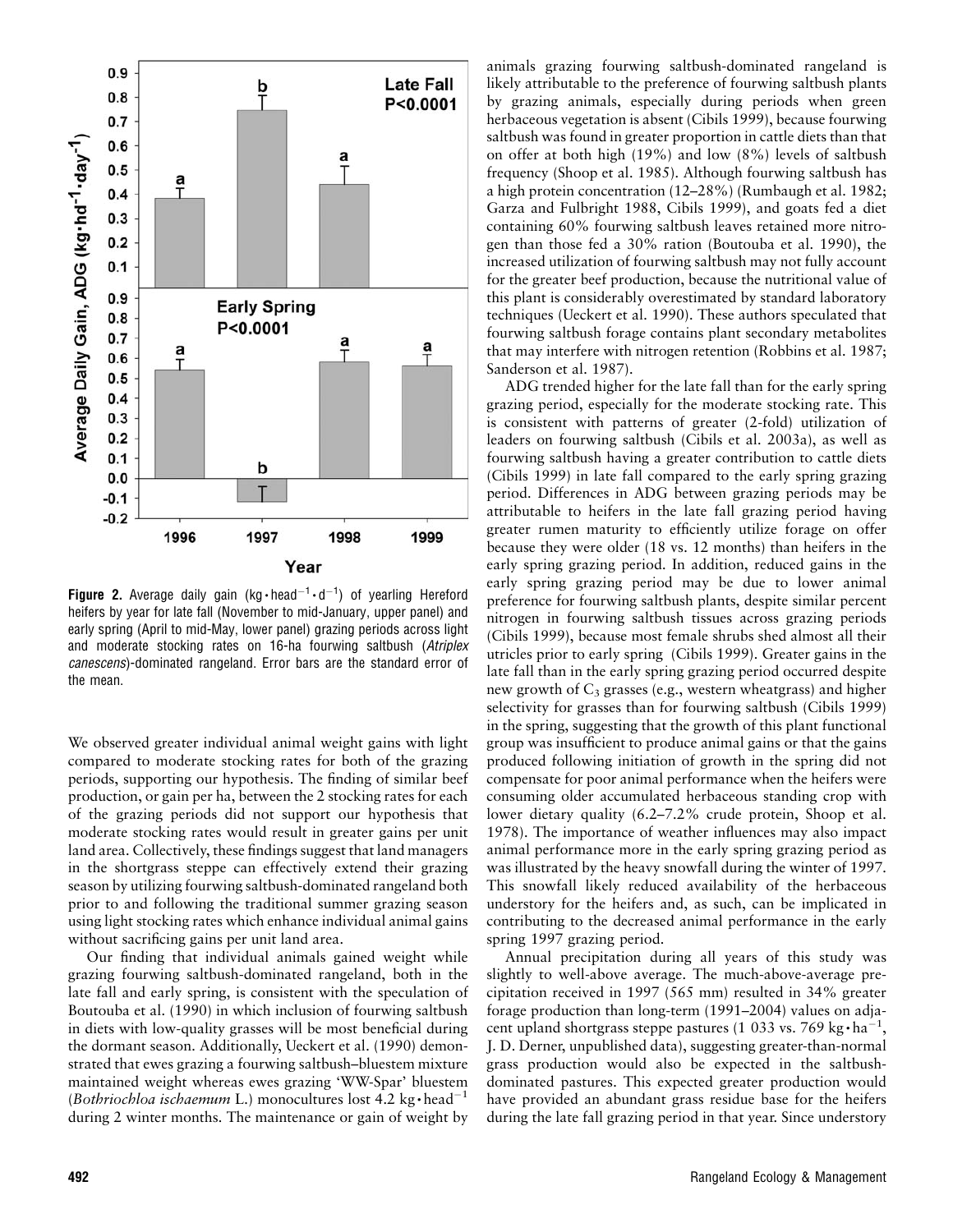herbaceous vegetation has a higher crude protein concentration when grown in proximity to fourwing saltbush (Rumbaugh et al. 1982), this implies that not only was there more grass biomass on offer because of the wet conditions, but that this forage was of higher quality than that on offer in pastures without fourwing saltbush. The nutritional status of goats on a low-quality grass diet, similar to what would be on offer to the yearling heifers in this study, was enhanced on a diet containing 30% fourwing saltbush (Nunez-Hernandez et al. 1989). Whether the results we obtained would differ in below-average precipitation years in which grass production in these pastures may be limiting is unknown, but we speculate that both individual animal gain and gain per unit land area would both decrease. Land managers would likely respond to dry conditions by reducing stocking rates or by increasing supplemental feeding of hay or other feedstuffs under these circumstances.

Similar beef production per unit land area when using both light and moderate stocking rates, both for late fall and early spring grazing periods, demonstrates that the increased stocking rate did not compensate for the lower individual animal gain achieved with the moderate stocking rate. Therefore, there is not an economic advantage to increasing stocking rates from light to moderate levels when grazing saltbush in the shortgrass steppe. The finding of adequate livestock gains with light stocking rates in both the late fall and early spring grazing periods, combined with previous findings that fourwing saltbush plants clipped in either fall or spring exhibited equal recovery following clipping (Rumbaugh et al. 1982), suggests that incorporating light stocking rates not only provides reasonable beef production, but also is a sustainable land management practice that should not degrade the rangeland resource. The use of fourwing saltbush-dominated rangeland in either late fall or early spring is further supported by previous findings suggesting that periodic rest is needed to maintain fourwing saltbush populations (Pieper and Donart 1978), because continuous grazing results in marginal plant regrowth (Price et al. 1989), reduced population densities (Schuman et al. 1990), and increased composition of nonflowering plants (Cibils et al. 2003b).

## MANAGEMENT IMPLICATIONS

Land managers in the shortgrass steppe can lengthen their grazing seasons by using rangeland dominated by fourwing saltbush in early spring and late fall, prior to and following the traditional summer grazing period. We suggest that land managers employ light stocking rates in both the early spring and late fall grazing periods to obtain adequate individual animal gains. Producers could expect animal performance in above-normal precipitation years to be approximately 0.6 kg•head<sup>-1</sup>•day<sup>-1</sup> with the light stocking rate, but only about half this level if stocking rates are increased to moderate levels. Climatic events such as excessive snowfall and years with below-average precipitation will most likely dampen animal performance. Lengthening of the grazing season in the shortgrass steppe should be economically desirable to land managers because feed costs could be lowered and animal gains obtained through minimal input.

# ACKNOWLEDGMENTS

Mary Ashby and Jeff Thomas collected animal data at the Central Plains Experimental Range. Crow Valley Livestock Cooperative, Inc. provided the heifers.

# LITERATURE CITED

- BEMENT, R. E. 1969. A stocking rate guide for beef production on blue grama range. Journal of Range Management 22:83–86.
- BOUTOUBA, A., J. L. HOLECHEK, M. L. GALYEAN, G. NUNEZ-HERNANDEZ, J. D. WALLACE, AND M. CARDENAS. 1990. Influence of two native shrubs on goat nitrogen status. Journal of Range Management 43:530–534.
- BUWAI, M., AND M. J. TRLICA. 1977. Multiple defoliation effects on herbage yield, vigor, and total nonstructural carbohydrates of five range species. Journal of Range Management 30:164–171.
- CIBILS, A. F. 1999. Cattle-shrub interactions in an Atriplex canescens dominated community of the shortgrass steppe [dissertation]. Fort Collins, CO: Colorado State University. 130p. Available from: Colorado Sate University, Fort Collins, CO.
- CIBILS, A. F., D. M. SWIFT, AND R. H. HART. 2000. Gender-related differences of shrubs in stands of Atriplex canescens with different histories of grazing by cattle. Journal of Arid Environments 46:383–396.
- CIBILS, A. F., D. M. SWIFT, AND R. H. HART. 2003a. Female-biased herbivory in fourwing saltbush browsed by cattle. Journal of Range Management 56: 47–51.
- CIBILS, A. F., D. M. SWIFT, AND R. H. HART. 2003b. Changes in shrub fecundity in fourwing saltbush browsed by cattle. Journal of Range Management 56: 39–46.
- CORDOVA, F. J., AND J. WALLACE. 1985. Nutritive value of some browse and forb species. Proceedings Western Section of American Society of Animal Science 26:160–162.
- GARZA, A., JR., AND T. E. FULBRIGHT. 1988. Comparative chemical composition of armed saltbush and fourwing saltbush. Journal of Range Management 41:401–403.
- HOLECHEK, J. L., R. D. PIEPER, AND C. H. HERBEL. 1998. Range management— Principles and practices, 3rd ed. Upper Saddle River, NJ: Prentice Hall. 542 p.
- LAUENROTH, W. K., AND O. E. SALA. 1992. Long-term forage production of North American shortgrass steppe. Ecological Applications 2:397–403.
- LIANG, Y. M., D. L. HAZLETT, AND W. K. LAUENROTH. 1989. Biomass dynamics and water use efficiencies of five plant communities in the shortgrass steppe. Oecologia 80:148–153.
- NUNEZ-HERNANDEZ, G., J. L. HOLECHEK, J. D. WALLACE, M. L. GALYEAN, A. TEMBO, R. VALDEZ, AND M. CARDENAS. 1989. Influence of native shrubs on nutritional status of goats: nitrogen retention. Journal of Range Management 42:228–232.
- OTSYINA, R., AND C. M. MCKELL. 1986. Fodder shrubs as dietary supplements to mature grasses for fall grazing of sheep. In: P. W. Lynch, P. J. Joss, and O. B. Williams [EDS.]. Rangelands: A resource under siege. Proceedings, 2nd International Rangeland Congress; 13–18 May 1984. Canberra, Australia: Australian Academy of Science. p. 320–321.
- OTSYINA, R. M., C. M. MCKELL, J. M. MALECHECK, AND G. A. VAN EPPS. 1984. Potential of Atriplex and other chenopod shrubs for increasing range productivity and fall and winter grazing use. In: A. R. Tiedemann, E. D. McArthur, H. C. Stutz, R. Stevens and K. L. Johnson [comps.]. Proceedings, Symposium on Biology of Atriplex and Related Chenopods; 2–6 May 1983. Ogden, UT: US Forest Service General Technical Report INT-172. p. 215–219.
- PIEPER, R. D., AND G. B. DONART. 1978. Response of fourwing saltbush to periods of protection. Journal of Range Management 31:314–315.
- PRICE, D. L., G. B. DONART, AND G. M. SOUTHWARD. 1989. Growth dynamics of fourwing saltbush as affected by different grazing management systems. Journal of Range Management 42:158–162.
- ROBBINS, C. T., T. A. HANLEY, A. E. HAGERMAN, O. HJELJORD, D. L. BAKER, C. C. SCHWARTZ, AND W. W. MAUTZ. 1987. Role of tannins in defending plants against ruminants: reduction in protein availability. Ecology 68:98-107.